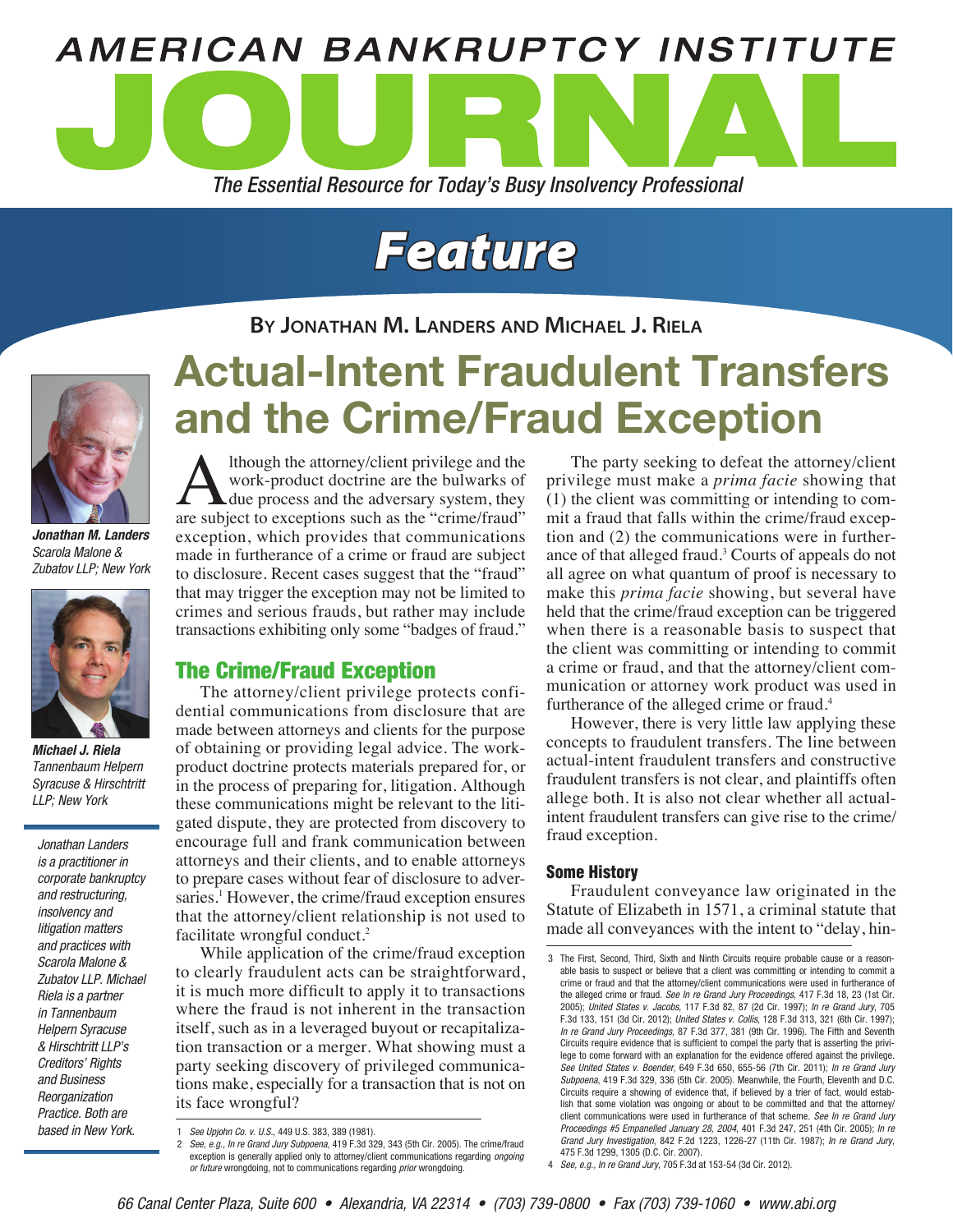der or defraud creditors" a crime. It is difficult to demonstrate the existence of actual fraudulent intent because a defendant rarely admits to nefarious purposes. Thus, courts permitted creditors to employ the so-called "badges of fraud," which were evidentiary indicators of actual intent as a substitute.

The Uniform Fraudulent Conveyance Act (UFCA) divided actual-intent fraudulent conveyances from constructive fraudulent conveyances, and codified the various common law presumptions of actual fraud. However, there was an undistributed middle in the UFCA involving the intent to "delay" or "hinder" creditors where there was no clear malevolent intent. Courts sometimes permitted the use of the badges of fraud to establish actual intent in such circumstances. So the following question arises: Can a plaintiff use the crime/fraud exception in alleged actual-intent cases and employ the badges of fraud to establish ill intent? As discussed below, the answer might be "yes."

#### The *Husky* Case

*Husky Int'l Electronics Inc. v. Ritz*<sup>5</sup> arose in the dischargeability context, where the U.S. Supreme Court held that the phrase "actual fraud," as used in the discharge exception for debts obtained by actual fraud  $(\S 523(a)(2)(A)$  of the Bankruptcy Code), encompasses forms of fraud that can be effected without a false representation. In that case, Husky International Electronics Inc. sold products to Chrysalis Manufacturing Corp. on credit. The debtor, Daniel Lee Ritz, Jr., was a director and significant shareholder of Chrysalis. Unbeknownst to Husky, Ritz drained Chrysalis's assets by transferring large sums of Chrysalis's funds to other entities that Ritz controlled, and when Husky found out, it sought to hold Ritz personally responsible for Chrysalis's debt to Husky. Ritz then filed an individual chapter 7 petition, and Husky subsequently contended that Ritz's debt to Husky was nondischargeable because the asset transfers from Chrysalis constituted "actual fraud" under  $\S$  523(a)(2)(A)'s exception to discharge.

The Fifth Circuit held that a necessary element of "actual fraud" under  $\S$  523(a)(2)(A) is a misrepresentation by the debtor to the creditor.<sup>6</sup> The Supreme Court reversed, noting that although the pre-1978 Bankruptcy Act prohibited only the discharge of debts obtained by "false pretenses or false representations," Congress subsequently added "actual fraud" to that list when it enacted the Bankruptcy Code, and the new "actual fraud" prong of the statue did not require a false representation. But, importantly for these purposes, the Court examined the historical meaning of the phrase "actual fraud" and noted that it was difficult to define "fraud" precisely. It concluded that in bankruptcy practice, the term "fraud" "describes a debtor's transfer of assets that ... impairs a creditor's ability to collect the debt."7 The Court noted that unlike fraud inducing an extension of credit, fraudulent conveyances typically involve various transfers and the wrongful conduct is an "act of concealment and hindrance."

#### The *Fragin* Case

In *Fragin v. First Funds Holdings LLC*, 8 Gary Fragin commenced an action in New York State court against

Leonard Mezei (his investment advisor), a law firm that represented Mezei and entities that were allegedly controlled by Mezei. Fragin alleged that certain defendants had engaged in an actual-intent fraudulent transfer of assets under New York state law from the entities that had been obligated to pay Fragin.<sup>9</sup> Fragin also asserted that the law firm advised the defendants with respect to the fraudulent transfers, and that therefore the law firm was aware of (and assisted in) the defendants' alleged misconduct. During discovery, Fragin moved to compel the law firm to produce documents relating to the transactions, and sought to compel two attorneys from the firm to respond to deposition questions regarding the asset transfers. The law firm refused, invoking the attorney/client privilege and the work-product doctrine.

**The line between actual-intent fraudulent transfers and constructive fraudulent transfers is not clear, and plaintiffs often allege both. It is also not clear whether all actual-intent fraudulent transfers can give rise to the crime/fraud exception.**

The state court noted that a party seeking to invoke the crime/fraud exception must demonstrate a factual basis for a showing of probable cause to believe that (1) a fraud or crime has been committed and (2) the communications in question were in furtherance of the fraud or crime.<sup>10</sup> After reviewing some of the privileged documents *in camera*, the court found that both requirements were satisfied.

First, the court held that Fragin offered adequate facts to show that there had been an actual-intent fraudulent transfer based on the existence of a few badges of fraud. In particular, the court concluded that the following badges of fraud existed: (1) a close relationship among the parties to the alleged fraudulent-transfer transaction; (2) the transferor's knowledge of the creditor's claim and the inability to pay it; and (3) a lack of consideration in exchange for the transfer.<sup>11</sup>

Second, the court concluded that the privileged documents contained communications made in furtherance of the alleged actual-intent fraudulent transfer. Although the court also did not conclude that the law firm knowingly participated in the allegedly fraudulent conduct, it was only necessary that the firm had performed legal services at the defendants' behest.

## Where Are We?

Will any actual-intent fraudulent transfer satisfy the crime/fraud exception? Must the fraudulent conveyance involve an element of criminal or common law fraud, misrepresentation or concealment, or egregious misconduct? A strong argument can be made that "actual fraud" under

<sup>5</sup> \_\_\_\_\_\_ U.S. \_\_\_\_\_\_, 136 S. Ct. 1581, 194 L. Ed. 2d 655 (2016).

<sup>6</sup> *See In re Ritz*, 787 F.3d 312, 316 (5th Cir. 2015).

<sup>7</sup> *See Husky*, 136 S. Ct. at 1586-88.

<sup>8</sup> 2016 N.Y. Slip Op. 31537(U), 2016 WL 4256984 (Sup Ct., N.Y. County Aug. 11, 2016).

<sup>9</sup> New York Debtor and Creditor Law § 276 provides, "Every conveyance made and every obligation incurred with actual intent, as distinguished from intent presumed in law, to hinder, delay, or defraud either present or future creditors, is fraudulent as to both present and future creditors." This action did not involve a bankruptcy proceeding, so § 548 of the Bankruptcy Code did not apply. 10 *See Fragin*, 2016 WL 4256984 at \*3.

<sup>11</sup> *Id*.